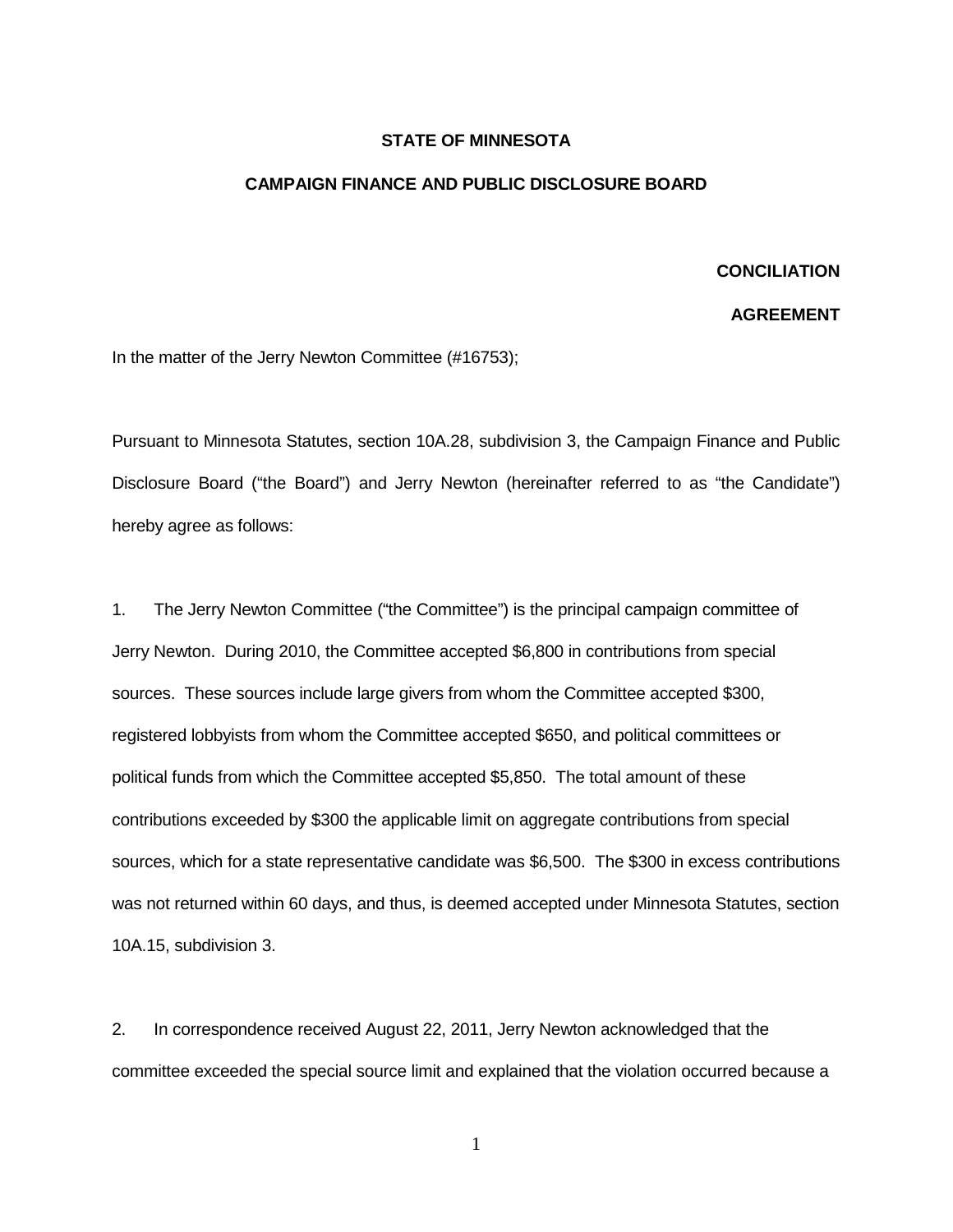contribution from a large giver was mistakenly believed to be from two individuals when the contribution was accepted. Based on this statement from the candidate the Board voted to offer a conciliation agreement to Mr. Newton at the September 6, 2011, meeting. The terms of the conciliation agreement required the Committee to return a sufficient amount to a special source contributor to bring the Committee into compliance with the \$6,500 limit, and for the Committee to pay a civil penalty of \$300, which is one times the amount the committee exceeded the limit in 2010.

 Mr. Newton returned the conciliation agreement to the Board on October 3, 2011. Mr. Newton wrote on the agreement that he believed that the civil penalty should be \$50, rather than the \$300 offered by the Board. On October 24, 2011, Mr. Newton formalized his counter proposal in an email to Board staff, and proposed to return an amount sufficient to clear the violation and to pay a civil penalty of \$50. After discussions with Board staff regarding the strong Board precedent of requiring a civil penalty of one times the amount by which the committee exceeded the limit for a special source violation, Mr. Newton submitted a second counter offer on October 25, 2011.

 In the second counter offer Mr. Newton states, "I have a balance of \$154.37 in my campaign account, after returning the…excess donation…as per instructions of the Board. Unless there is a major change, I do not plan on running again for the Minnesota State Legislature. …With that being said, I would like to propose that the fine be reduced from the \$300 previously levied to an amount equal to the remaining balance in my campaign account: \$154.37. This will effectively close out my account." Based on conversations with staff it is the Board's understanding that Mr. Newton proposes that he will terminate his committee's registration as a condition of this agreement.

2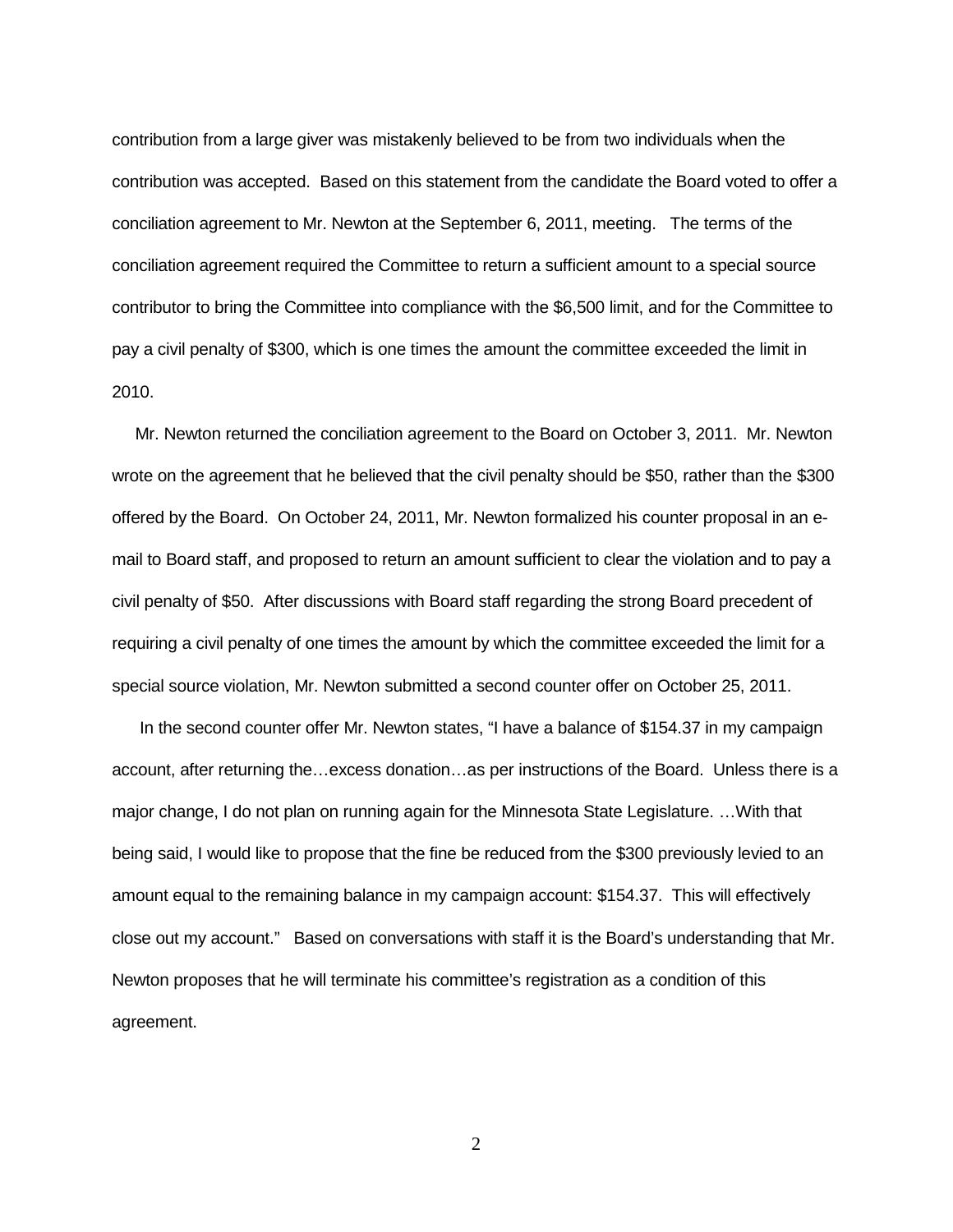3. Board records show that this is the first calendar year in which the Committee reported acceptance of contributions that exceeded the applicable aggregate contribution limit. The Committee registered with the Board on April 4, 2008.

4. The parties agree that the Committee accepted excessive contributions from special sources resulting in an inadvertent violation of Minnesota Statutes, section 10A. 27, subdivision 11, in calendar year 2010.

5. The Candidate hereby agrees to provide the Board with a copy of the check and the accompanying letter returning the excess amount must be provided to the Board within 30 days after the date this agreement is signed by both parties.

6. The Board agrees to accept the Candidate's proposal to pay a reduced civil penalty of \$154.37, on the condition that the Committee terminates its registration with the Board, and that if Mr. Newton registers a principal campaign committee with the Board within four years from the date the agreement is signed by the candidate, that committee will be responsible to pay the remaining \$145.63 in civil penalty to the Board within 30 days of the date of registration.

7. The Committee hereby agrees to forward to the Board \$154.37 by check or money order payable to the State of Minnesota within 30 days after the date this Agreement is signed by both parties. During the 30 day period the Committee must also provide a copy of the check used to return the excess amount, close its bank account, and submit a termination report with the Board. It is agreed by the parties that payment of the civil penalty of \$154.37, the copy of the check used to return the excess amount, the termination of the Committee, and this Conciliation Agreement

3